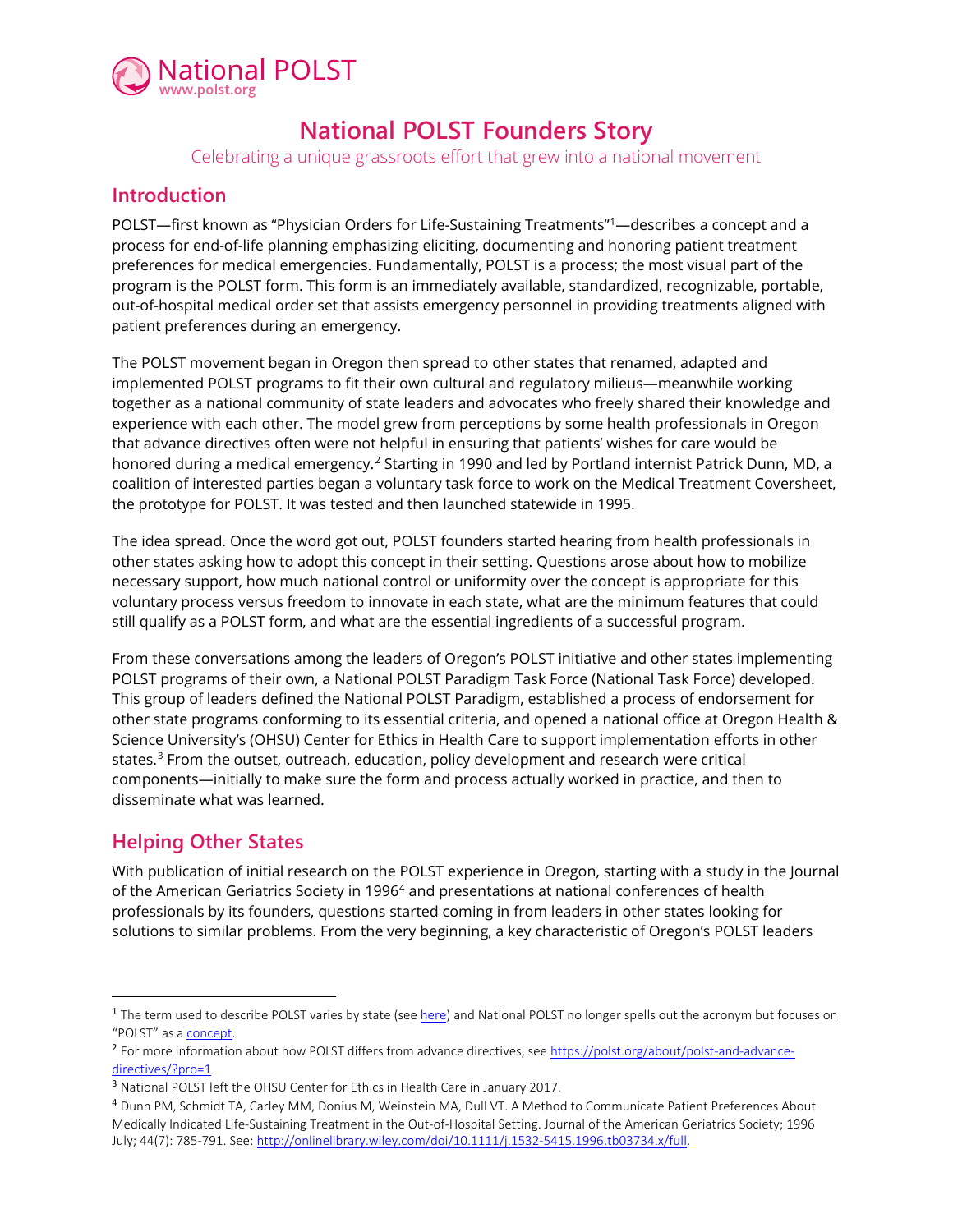

was their willingness to go out and mentor professional colleagues in other states, not just sharing the standards but walking them through the development process.

The Oregon founders agreed to divide up other states for consultations, often based on pre-existing links or professional focus. For example, says Margaret Carley, JD, an early task force member and former executive director of National POLST, "A lot of us were talking to folks in Washington State, or going to Wisconsin. I made several trips to Maine and Connecticut, where I forged new relationships." Grant support was later obtained to fund a part-time secretary and to cover mounting travel expenses.

#### **Creating a National Structure**

"Programs in early adopter states were progressing and we felt we an organized approach to provide a framework for this work," says Patrick Dunn, who served as the National Task Force's convener and first chairperson. "We thought maybe it's time to take the next step." Several early adopter states, starting with West Virginia and Wisconsin, also began sharing their own experience to help other states.

In 2004, leaders of the POLST movement in Oregon and other states (New York, Pennsylvania, Washington, West Virginia and Wisconsin) joined together to found the National Task Force, the group that would establish quality standards and provide assistance to other states developing a POLST program. Records kept by National Task Force member Susan Hickman, PhD, an Oregon POLST researcher and National Task Force member, indicates that six additional states (Georgia, Idaho, Maryland, Nevada, Utah and Vermont) had POLST programs in various stages of development by the time of the National Task Force's first meeting in 2004.

The National Task Force started out with 13 individual members, including several leaders from Oregon and representatives from the five other early adopter states, all of which had at least three years of experience working on POLST initiatives.<sup>[5](#page-1-0)</sup> In 2005 this group drafted a description of POLST, defining elements of a POLST program and contents of POLST forms, along with a process for formally endorsing POLST programs. Eventually this model formalized and solidified into a "National POLST Paradigm," which we now simply call POLST.

For practical reasons, the National Task Force's initial and subsequent meetings were held by telephone, although individual members continued to visit other states. By 2007, it was clear that a gathering was needed to bring the members together, face-to-face. This meeting was combined with a pre-conference educational seminar on POLST held at the National Hospice and Palliative Care Organization's conference in New Orleans in late November of that year.

"We had been talking for three years, developing virtual relationships. The conference in New Orleans was a crystallization of our ideas," Carley says, and a chance to share everybody's experience in a more personal way. About 95 people from several dozen states attended the day-long POLST pre-course.

A lot of planning went into the program, recalls Oregon POLST leader Susan Tolle, MD, Director of the OHSU Center for Ethics in Health Care. "We shared our pathway and had an EMS presentation by Terry Schmidt, MD. Susan Hickman, PhD, talked about her research in long term care settings." The gathering also included a session on sustainability for states with active programs. A second in-person meeting was

<span id="page-1-0"></span><sup>5</sup> The 13 founding members of the National POLST Paradigm Task Force (National Task Force) were Patrick Dunn, MD, Chair (OR) and Susan Tolle, MD, Treasurer (OR), Bud Hammes, PhD (WI), Woody Moss, MD (WV), James Shaw, MD (WA), Sally Denton (WA), Judith Black, MD (PA), and Patricia Bomba, MD (NY) with advisors Terri Schmidt, MD (EMS), Margaret Carley, JD (Long-term Care), Susan Hickman, PhD (Research), Charles Sabatino, JD (Legal), and Malene Davis (Hospice).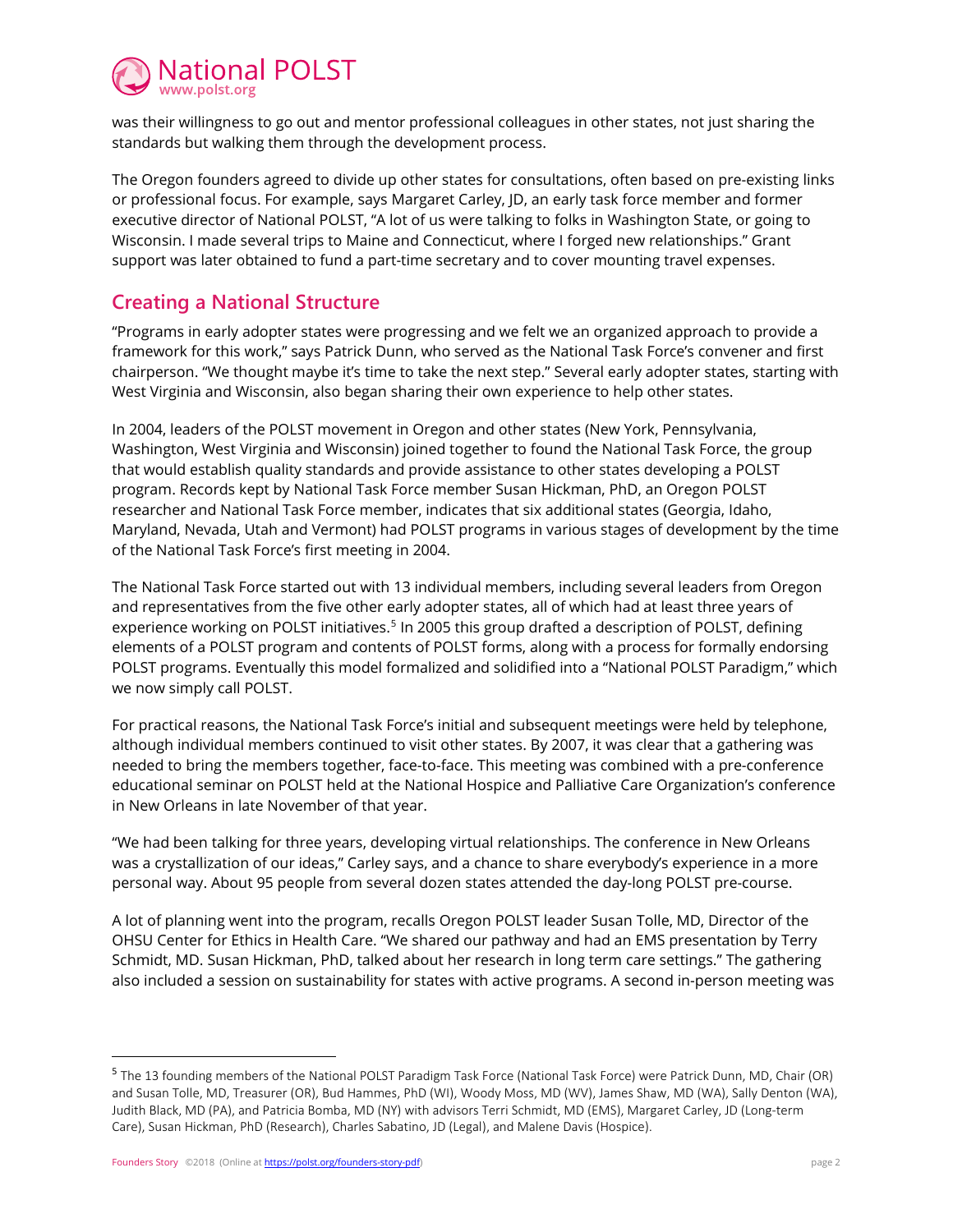

held in 2009 in conjunction with the American Academy of Hospice and Palliative Medicine's national conference in Austin, Texas.

#### **National POLST Emerges**

Developing national standards was not an initial focus for the National Task Force, Tolle says. "Pat Dunn and I thought mutual learning was our first priority. Second was to help the people who were calling us and to share the load by matching them to other states like their own. We were still learning and still had much to learn."

Susan Hickman recalls the kinds of issues that came up during the meetings: "Did the research even apply because we were doing different things in different states, with different forms under different names? That question moved us toward trying to create more structure, first with the Task Force, then in developing the 'POLST Paradigm,' with a concrete focus on defining elements." The group quickly recognized that the National Task Force could facilitate dissemination of the 'POLST Paradigm' concept through program endorsement, education, policy development and research.

The POLST decision-making process and resulting medical orders are intended for patients who are considered to be at risk for a life-threatening clinical event because they have a serious life-limiting medical condition, which may include advanced frailty[.6](#page-2-0) POLST is a process designed to improve patient care and reduce medical errors by creating a system using a portable medical order form (aka "POLST form") that records patients' treatment wishes in what may be their last year of life. The POLST process starts with a conversation: a patient and his/her health care professional discuss the patient's goals for care consistent with their values and beliefs, and the patient's diagnosis, prognosis, and treatment options, including the benefits and burdens of those options. Together they reach an informed shared decision about what treatments the patient wants in case of medical emergency; those decisions are documented on a POLST form.

Critical elements of POLST programs include organizing a coalition, establishing an administrative center to facilitate the project's growth, and obtaining funding to support its work. Other core elements of any successful, quality program include the imperative for education, an ongoing leadership team, and a broad spectrum of stakeholders with a few committed champions at their head. POLST forms, developed at the state level, needs to spell out life-sustaining treatments options and should mee[t other national](http://polst.org/endorsed-application-pdf)  [requirements.](http://polst.org/endorsed-application-pdf) It also needs to be voluntary for the patient.<sup>[7](#page-2-1)</sup>

National Task Force members agreed that the name POLST was not a prerequisite, and that other names and variations on the concept of medical orders could be used in other states.<sup>[8](#page-2-2)</sup> "We weren't hung up on the name but on the criteria—we wanted it to be voluntary for the patient and for the system. The further along we got, the more pressure there was for a uniform form, but again, it depended on each state and what state law would permit," Carley says. The goal became creating standards and guidance to develop consistency and uniformity in the process and form so that a patient would be able to get a POLST form in one state and have confidence it could be honored in another. Endorsement was a way of saying that a program met National POLST minimum standards and could take its place alongside the established POLST programs in other states.

<span id="page-2-0"></span><sup>6</sup> In the beginning, the National Task Force described the intended population for using POLST as those individuals who are seriously ill or frail and whose health care professional wouldn't be surprised if they died within a year. This was updated in 2018: <http://polst.org/guidance-appropriate-patients-pdf>

<span id="page-2-1"></span><sup>7</sup> A national policy discussing appropriate ways to use POLST forms was developed in 2017[: http://polst.org/appropriate-use-pdf](http://polst.org/appropriate-use-pdf)

<span id="page-2-2"></span><sup>&</sup>lt;sup>8</sup> <https://polst.org/program-names/> provides a full list of names used by states.